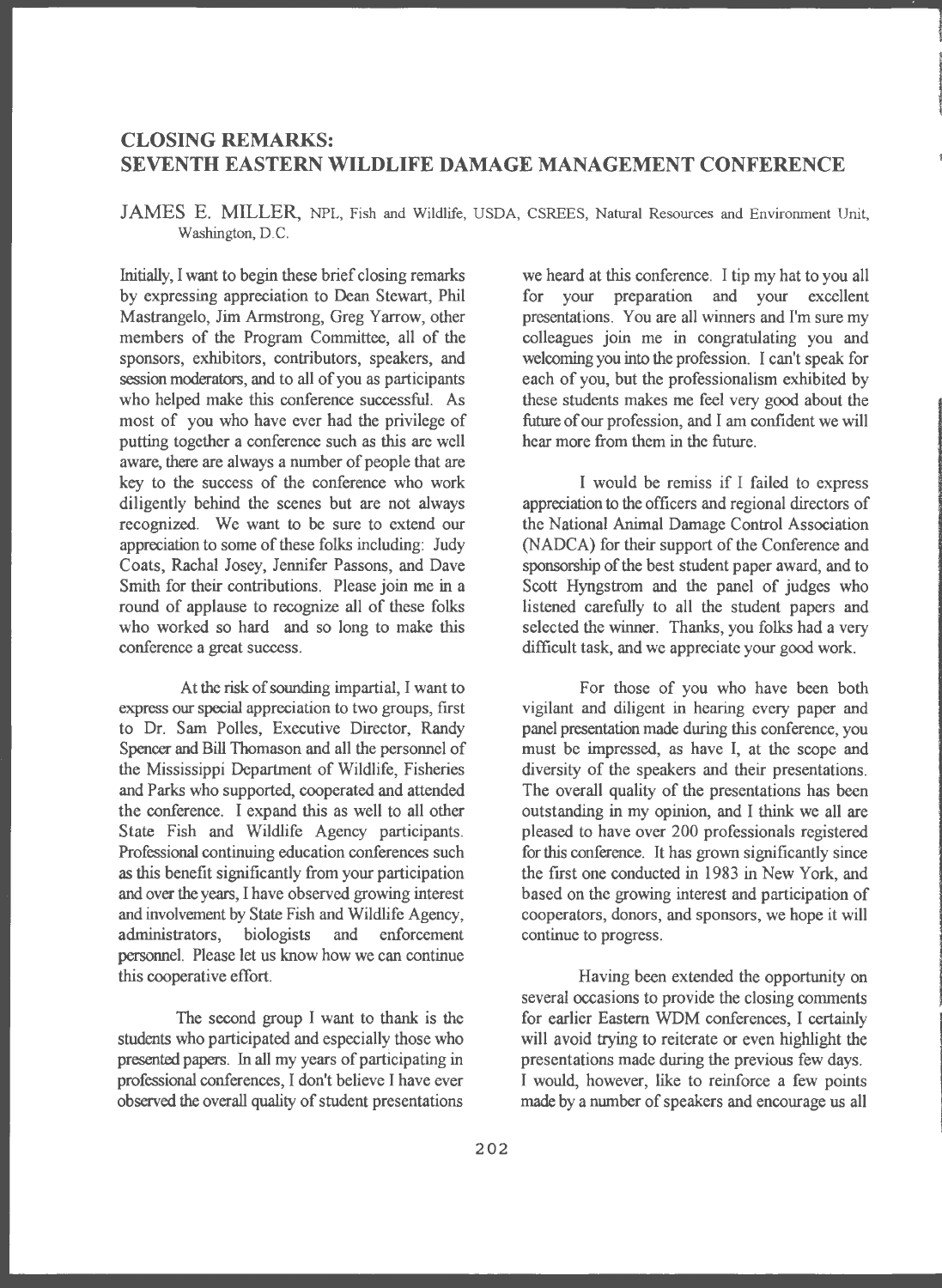as professionals to continue to work diligently and move forward . These are:

1) Don't be negative toward change, because you can expend all your energy being defensive. Instead, work to ensure that changes are beneficial and positive, wherever and whenever possible. For example, I think most of us now realize that the addition of social and human dimensions research and education in the field of wildlife damage management has benefitted and strengthened the scientific value and validity of our work.

2) We must recognize and address with appropriate research and education the status, impact, and ecological significance of predator populations and their real and perceived value to the public.

3) We must continue to encourage, accept and to involve more professional disciplines to contribute to the science of wildlife damage management, e.g. find appropriate support for increased interdisciplinary research and education.

4) We should work toward finding innovative solutions to future wildlife damage management problems that utilize new technologies and are biologically, environmentally, and socially biologically, environmentally, and acceptable, while concurrently maintaining efficacious tools and techniques to address current problems.

5) We must remember that over 2/3 of the lands in the contiguous United States are privately owned and managed and that the majority of the future wildlife production and recreational use will occur on these lands. Therefore, it is important for the entire profession regardless of the agency, organization, or individual preference, to be committed to helping private landowners and managers provide quality habitat for wildlife while concurrently helping them efficiently and effectively solve wildlife damage management problems.

6) I hope you concur that the wildlife damage management profession is evolving and that to continue this progression we must be proactive and vigilant. If you are not now a member of The Wildlife Society's Wildlife Damage Management Working Group and the National Animal Damage Control Association, I encourage you to find out more about them and what they do, and consider joining. As a long term and active member of both, I encourage you on behalf of each group. We need your participation and I am confident you will benefit professionally by becoming an active member.

Moving away from my soapbox comments, let me take care of a couple of business items before concluding. The first is if you haven't completed and turned in your evaluation comments, please do so before leaving. Your input is critical to the current program committee and to the hosts and program committee for the Eighth Conference to be held in 1997. The second is that we are pleased to note that there are three prospective host states volunteering to host the 1997 conference. We are delighted to have such enthusiasm for hosting the next conference. Obviously we have progressed significantly since the earlier efforts when we had to twist someone's arm to take on this responsibility. In any case, as I understand it, representatives from Minnesota, New Jersey and Virginia have expressed a desire to host the next Eastern Wildlife Damage Management Conference. Since at present we have no specific written criteria, let me share with you, based on my conversations with the program committee, what some of the critical elements of hosting such a conference are. In the very near future we will provide some written guidelines to each of you for submitting a proposal. The proposals should be submitted either to the hosts of this Seventh Conference or to me, by or before mid-December this year, and we will have the Program Committee rank the proposals and have a response back to you by or before the end of January, 1996.

The following guidelines should be considered when developing and submitting your proposal:

-Proposed date and length